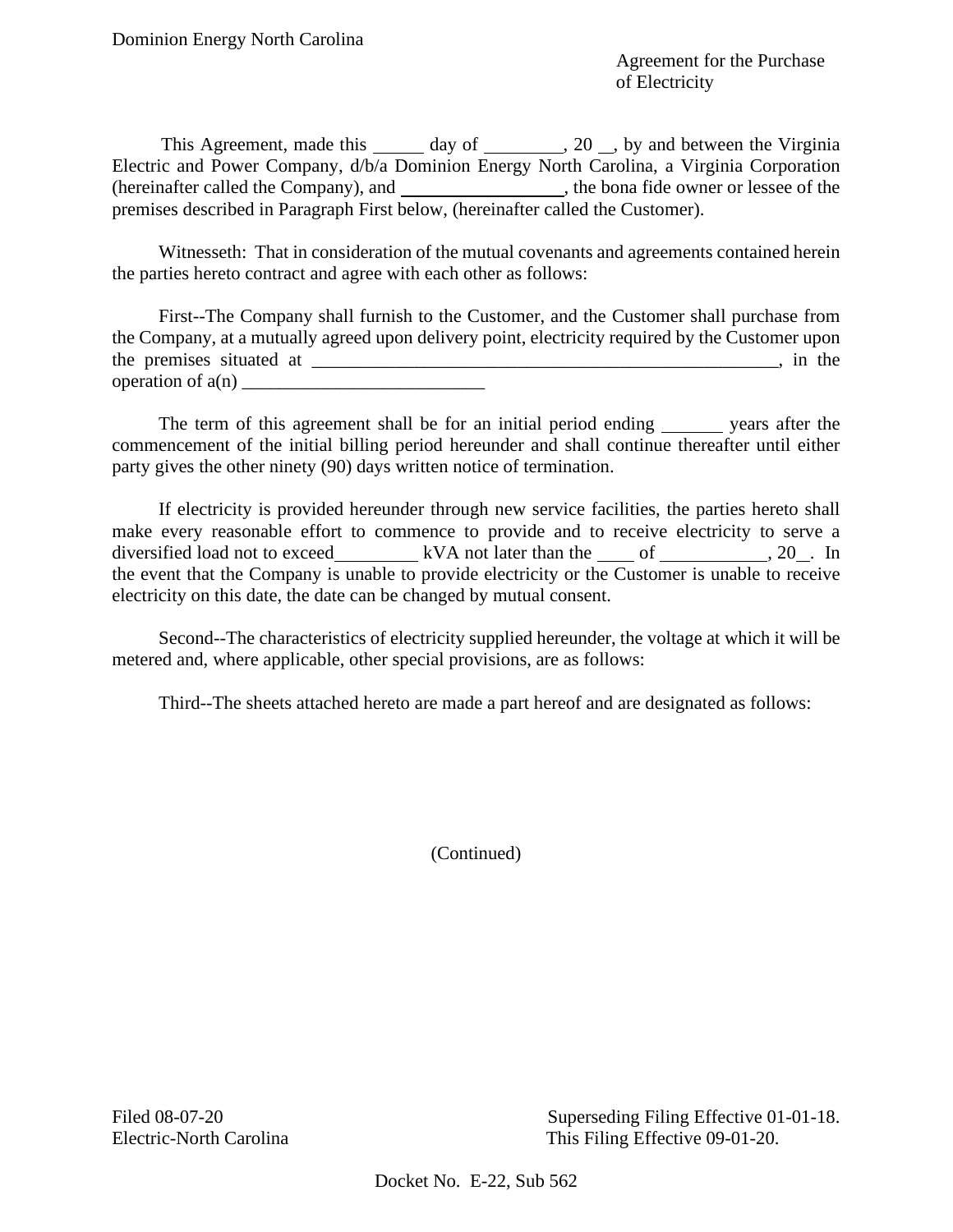Fourth--In the event the Company is unable to secure and/or maintain adequate rights, easements, franchises and other necessary authorizations, the Company shall not be obligated to render service.

Fifth--All electricity furnished under this Agreement shall be subject to all applicable Terms and Conditions of service on file with the Commission and such Terms and Conditions are incorporated into this agreement by reference. The provisions of this Agreement, all Rate Schedules, and the Terms and Conditions of service are subject to modification at any time in the manner prescribed by law. When the Agreement is so modified, it shall supersede the provisions hereof and the Rate Schedules, if any, that are attached hereto and made a part hereof.

Sixth--The Customer shall not assign this Agreement without the express written consent of the Company. The Company shall have the right to assign this Agreement to any entity, including an affiliated entity that acquires or otherwise succeeds to the Company's business.

Seventh--This Agreement and the applicable Rate Schedules and Terms and Conditions of the Company on file with the Commission embody the entire agreement between the parties hereto and supersedes all prior Agreements and understandings, if any, relating to the subject matter hereof and thereof. Any claim(s) which either party hereto may have or assert in any manner arising out of the supplying of electricity prior to the date of this Agreement at the premise specified in Paragraph First of this Agreement shall be decided without respect to this Agreement.

Eighth--This Agreement shall be binding upon the Company only when accepted by its duly authorized agent and shall not be modified by any promise, agreement or representation of any agent or employee of the Company unless incorporated in writing in this agreement before such acceptance.

Ninth – In the event any provision, or any part or portion of any provision, of this Agreement shall be declared by a court of competent jurisdiction to be unlawful, invalid, void or otherwise unenforceable, the remainder of this Agreement shall be severable and remain enforceable. Only the provision (or part of provision thereof) so declared shall be considered unlawful, invalid, or otherwise unenforceable.

(Continued)

Filed 08-07-20 Superseding Filing Effective 01-01-18. Electric-North Carolina This Filing Effective 09-01-20.